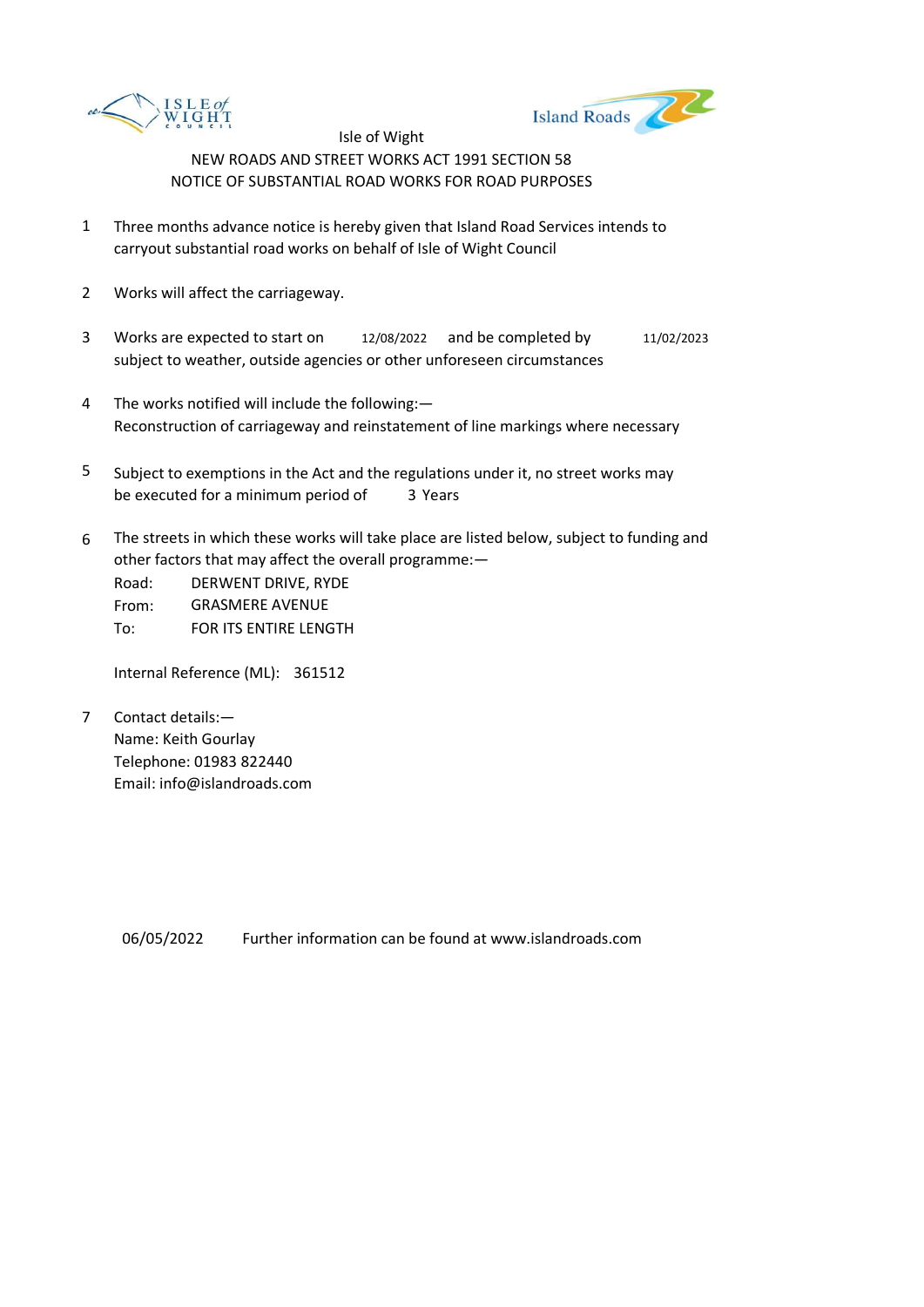



Isle of Wight NEW ROADS AND STREET WORKS ACT 1991 SECTION 58 NOTICE OF SUBSTANTIAL ROAD WORKS FOR ROAD PURPOSES

- 1 Three months advance notice is hereby given that Island Road Services intends to carryout substantial road works on behalf of Isle of Wight Council
- 2 Works will affect the carriageway.
- 3 Works are expected to start on <br>12/08/2022 and be completed by 11/02/2023 subject to weather, outside agencies or other unforeseen circumstances
- 4 The works notified will include the following:— Reconstruction of carriageway and reinstatement of line markings where necessary
- 5 be executed for a minimum period of 3 Years Subject to exemptions in the Act and the regulations under it, no street works may
- 6 The streets in which these works will take place are listed below, subject to funding and other factors that may affect the overall programme:—

Road: From: To: WHITECROSS AVENUE, SHANKLIN PRINCESS WAY 62 METERS NORTH OF NINHAM CLOSE

Internal Reference (ML): 440312/2

7 Contact details:— Name: Keith Gourlay Telephone: 01983 822440 Email: info@islandroads.com

> Further information can be found at www.islandroads.com 06/05/2022